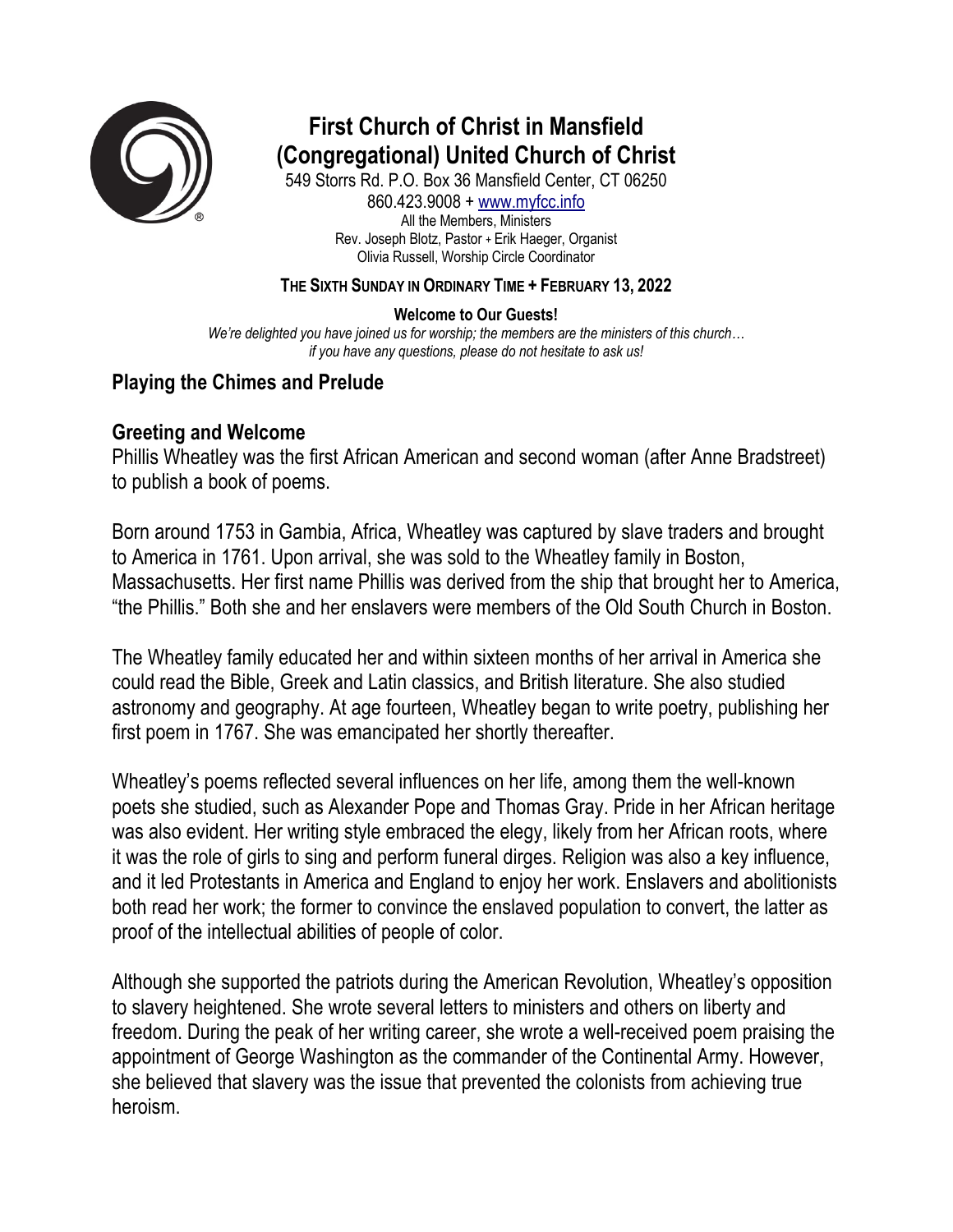In 1778, Wheatley married John Peters, a free black man from Boston with whom she had three children, though none survived. Efforts to publish a second book of poems failed. To support her family, she worked as a scrubwoman in a boardinghouse while continuing to write poetry. Wheatley died in December 1784, due to complications from childbirth. In addition to making an important contribution to American literature, Wheatley's literary and artistic talents helped show that African Americans were equally capable, creative, intelligent human beings who benefited from an education. In part, this helped the cause of the abolition movement.

Marilyn Nelson was born in Cleveland, Ohio in 1946, into a military family: she is the daughter of one of the last of the Tuskegee Airmen. Her mother was a teacher. Nelson spent much of her youth living on different military bases and began writing poetry in elementary school. She earned her BA from the University of California at Davis, her MA from the University of Pennsylvania, and her PhD from the University of Minnesota. She is a professor emeritus of English at the University of Connecticut and the founder and director of Soul Mountain Retreat. She was poet laureate of the State of Connecticut from 2001 to 2006 and in 2013, was elected a chancellor of the Academy of American Poets.

Dr. Nelson was a member of this congregation and regularly offered her poems for centering, as well as offering a custom poem for the church's auction.

For our centering this morning, I offer Dr. Nelson's words written for the commitment ceremony of our own Deb Hubbell and Linda Wenner.

Epithalamium and Shivaree

for Linda and Debbie

All Cana was abuzz next day with stories: Some said it had a sad aftertaste; some said its sweetness made them ache with thirst. Years later those who had been there spoke of it with closed eyes, and swayed like the last slow-dance of the prom. The village children poked each other's ribs when they reeled past, still drunk at eighty. Lovers know what that drunkenness is: It makes a festive sacrament of praise for the One who loans us each other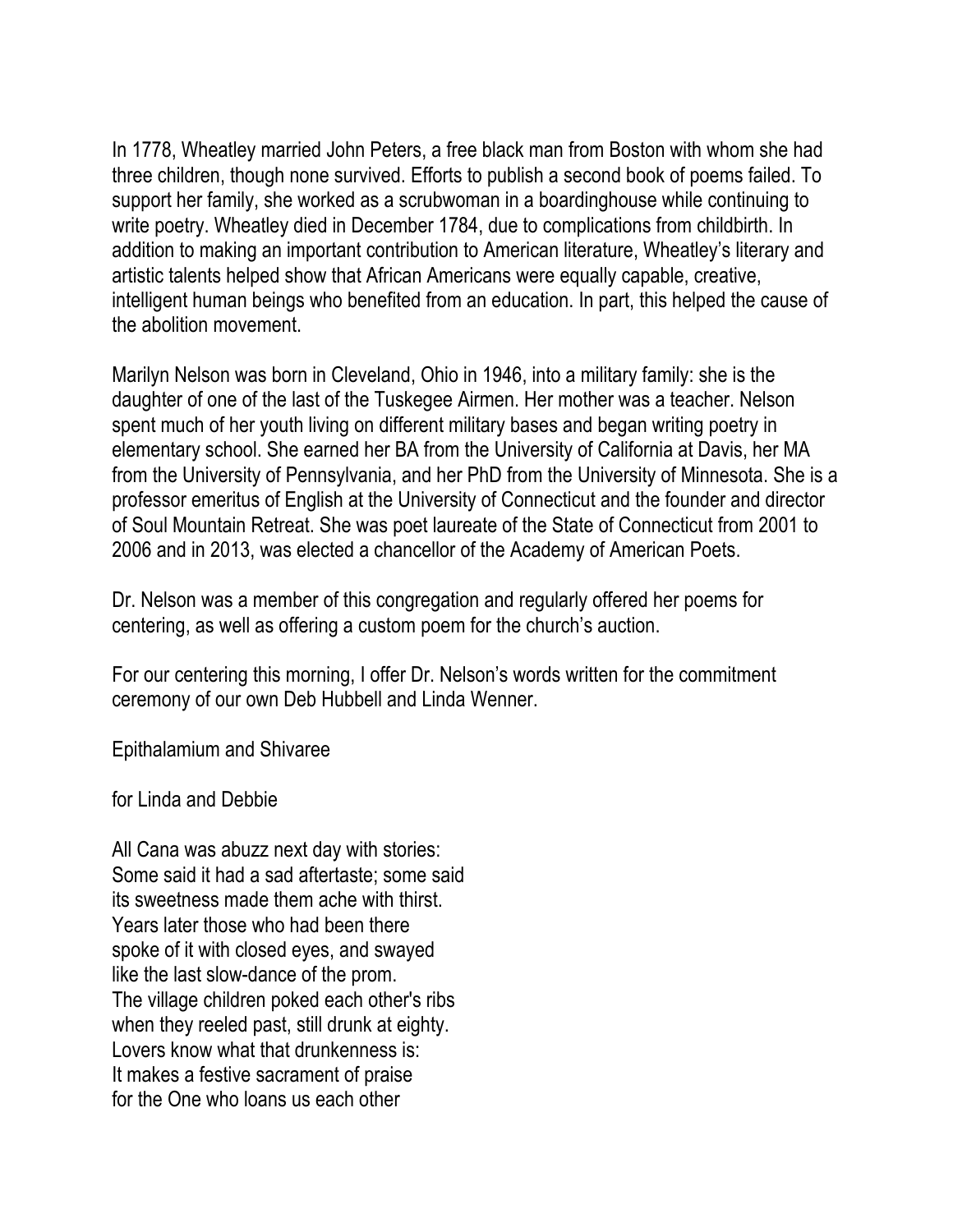and this too-brief time. One sip of the wine of Cana and lovers become fools. And fools lovers. The willows are drunk tralala; they shimmy in the silly wind of Spring, lovers sing noisily. With a little pink parasol a lover pedals out to the halfway point on the wire. Below, a silver thread of river. She waves, blows kisses, wavers and oops, her unicycle disappears into mystery. Her face mimes our gasp. We hear an unseen, slide-whistle chorus. She sings: Tralala, the willows are drunk; they shimmy in the silly April wind. And I'm just a kitten in catnip, a pup rollin' in some ambrosial doggie cologne. Why settle for less than rapture? Your pulse against my lips, your solitude snoring next to mine. The wine we drink from each other. She leaps. And now there are two of them out there, jitterbugging on shimmering air.

**Opening Hymn** *Seek Ye First the Kingdom of God* CH354

# **Confessing our Brokenness and Opening Prayer**

Today we hear the prophet Jeremiah proclaim, "Blessed is the one who trusts in the Lord, whose hope is in the Lord." For the times we have not trusted in God and instead placed our hope in things not of God, we ask for forgiveness and healing

Lord Jesus, you satisfy the hungry: Lord, have mercy.

### **Lord, have mercy.**

Christ Jesus, you bring hope to those who grieve and weep: Christ, have mercy. **Christ, have mercy.**

Lord Jesus, you share an abundance of good things with the poor: Lord, have mercy. **Lord, have mercy.** 

#### *silence*

**God of blessing ad woe, disturbing the deadly order of the world: give us faith tested in poverty, huger for what really satisfies, eyes softened**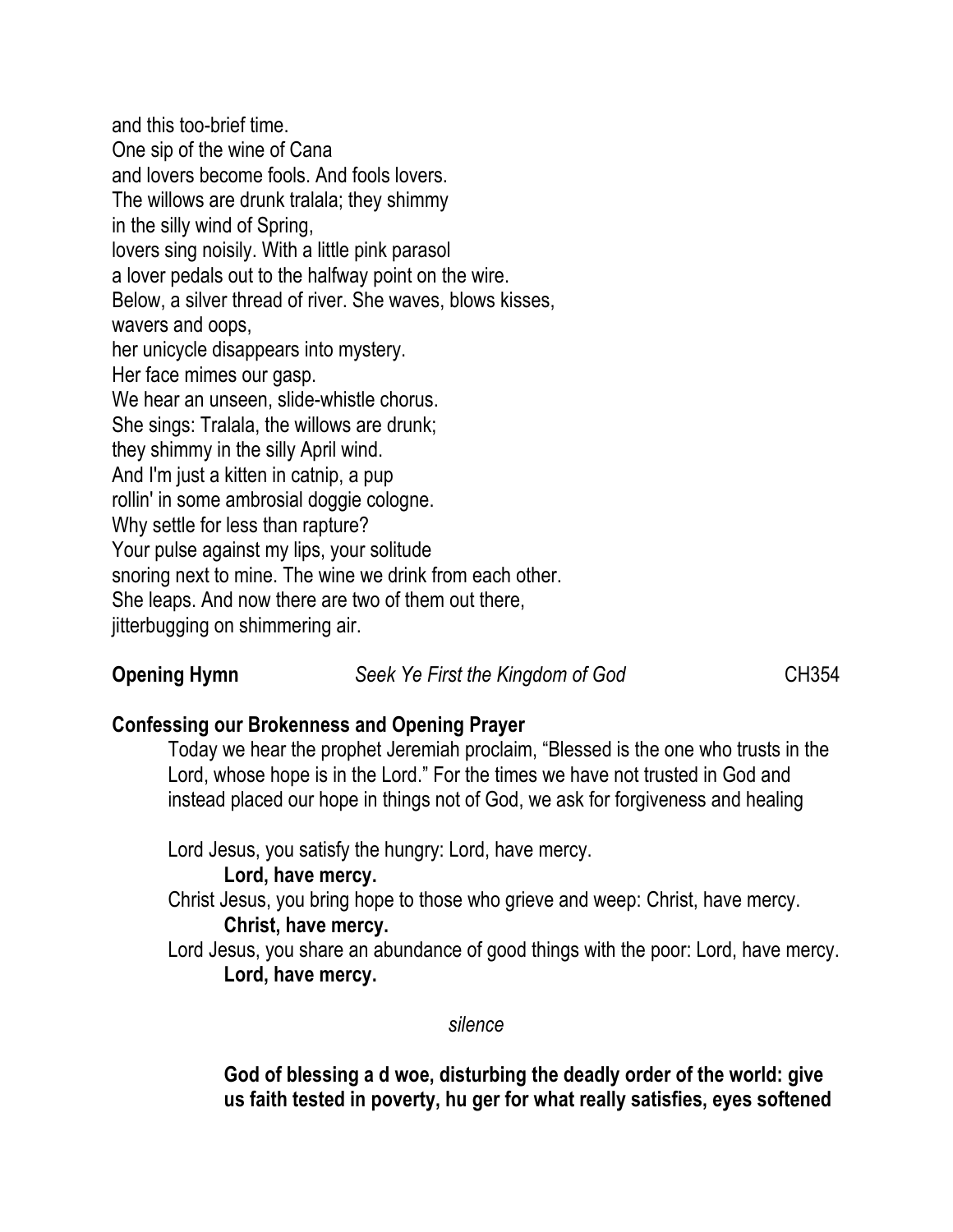

# **by tears and hearts ready to laugh at all that is false and pompous; through Jesus Christ, who turns the world upside down. Amen.**

### **Hebrew Scripture** Jeremiah 17:5-10

Thus says the LORD: Cursed are those who trust in mere mortals and make mere flesh their strength, whose hearts turn away from the LORD. They shall be like a shrub in the desert, and shall not see when relief comes. They shall live in the parched places of the wilderness, in an uninhabited salt land. Blessed are those who trust in the LORD, whose trust is the LORD. They shall be like a tree planted by water, sending out its roots by the stream. It shall not fear when heat comes, and its leaves shall stay green; in the year of drought it is not anxious, and it does not cease to bear fruit. The heart is devious above all else; it is perverse-- who can understand it? I the LORD test the mind and search the heart, to give to all according to their ways, according to the fruit of their doings.

**Psalter** Psalm 1

Happy are they who have not walked in the counsel of the wicked, nor lingered in the way of sinners, nor sat in the seats of the scornful!

**Their delight is in the law of the Holy One,** 

**and they meditate on that law day and night.** 

They are like trees planted by streams of water, bearing fruit in due season, with leaves that do not wither; everything they do shall prosper.

### **It is not so with the wicked; they are like chaff which the wind blows away.**

Therefore the wicked shall not stand upright when judgment comes, nor the sinner in the council of the righteous;

> **For the Holy One knows the way of the righteous, but the way of the wicked is doomed.**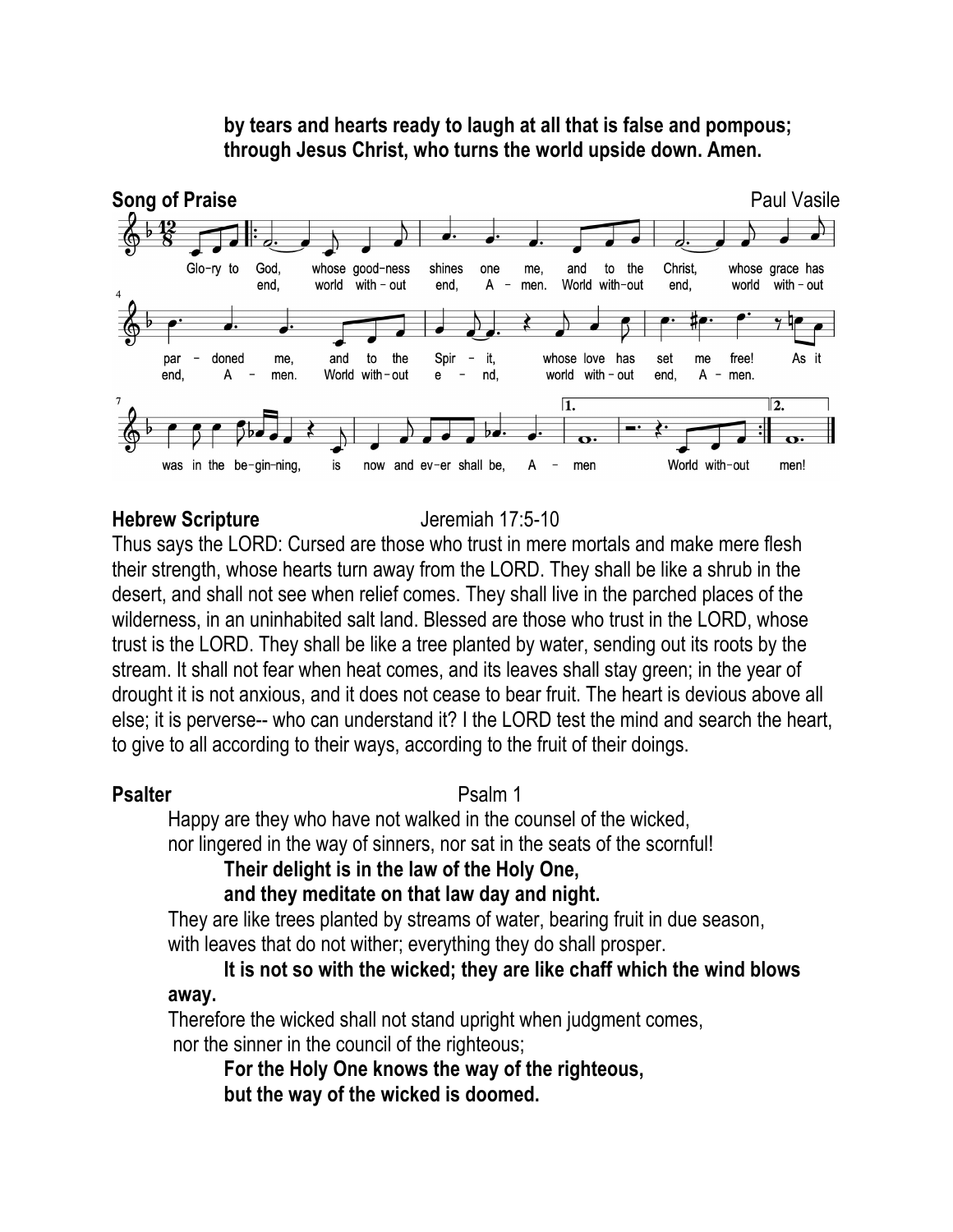### **Gospel** Luke 6:17-26

Jesus came down with them and stood on a level place, with a great crowd of his disciples and a great multitude of people from all Judea, Jerusalem, and the coast of Tyre and Sidon. They had come to hear him and to be healed of their diseases; and those who were troubled with unclean spirits were cured. And all in the crowd were trying to touch him, for power came out from him and healed all of them. Then he looked up at his disciples and said: "Blessed are you who are poor, for yours is the kingdom of God. "Blessed are you who are hungry now, for you will be filled. "Blessed are you who weep now, for you will laugh. "Blessed are you when people hate you, and when they exclude you, revile you, and defame you on account of the Son of Man. Rejoice in that day and leap for joy, for surely your reward is great in heaven; for that is what their ancestors did to the prophets. "But woe to you who are rich, for you have received your consolation. "Woe to you who are full now, for you will be hungry. "Woe to you who are laughing now, for you will mourn and weep. "Woe to you when all speak well of you, for that is what their ancestors did to the false prophets."

# **Reflection**

# **Prayers of the People and the Prayer of Jesus**

For the protection and renewal of the earth: that God will inspire and guide us as we strive to be good stewards of the air, land, and water which God has given to us

For national leaders: that God will give them wisdom in addressing the issues that challenge society, free them from self-reliance, and inspire them to work for the common good

For an end to violence and the exploitation of the poor: that God will raise up those who are exploited in slave-like working conditions or caught in human trafficking and heal their wounds, and lead them to a new life

For refugees: that God will lead them to places of safety and help them to build new lives in communities that will welcome their gifts and talents

For all who are sick: that God will restore the sick to health, help all to get good sleep, and strengthen all who are for the sick

For all who are suffering: that God will guide the homeless to shelter, the hungry to food, and the abused to places of safety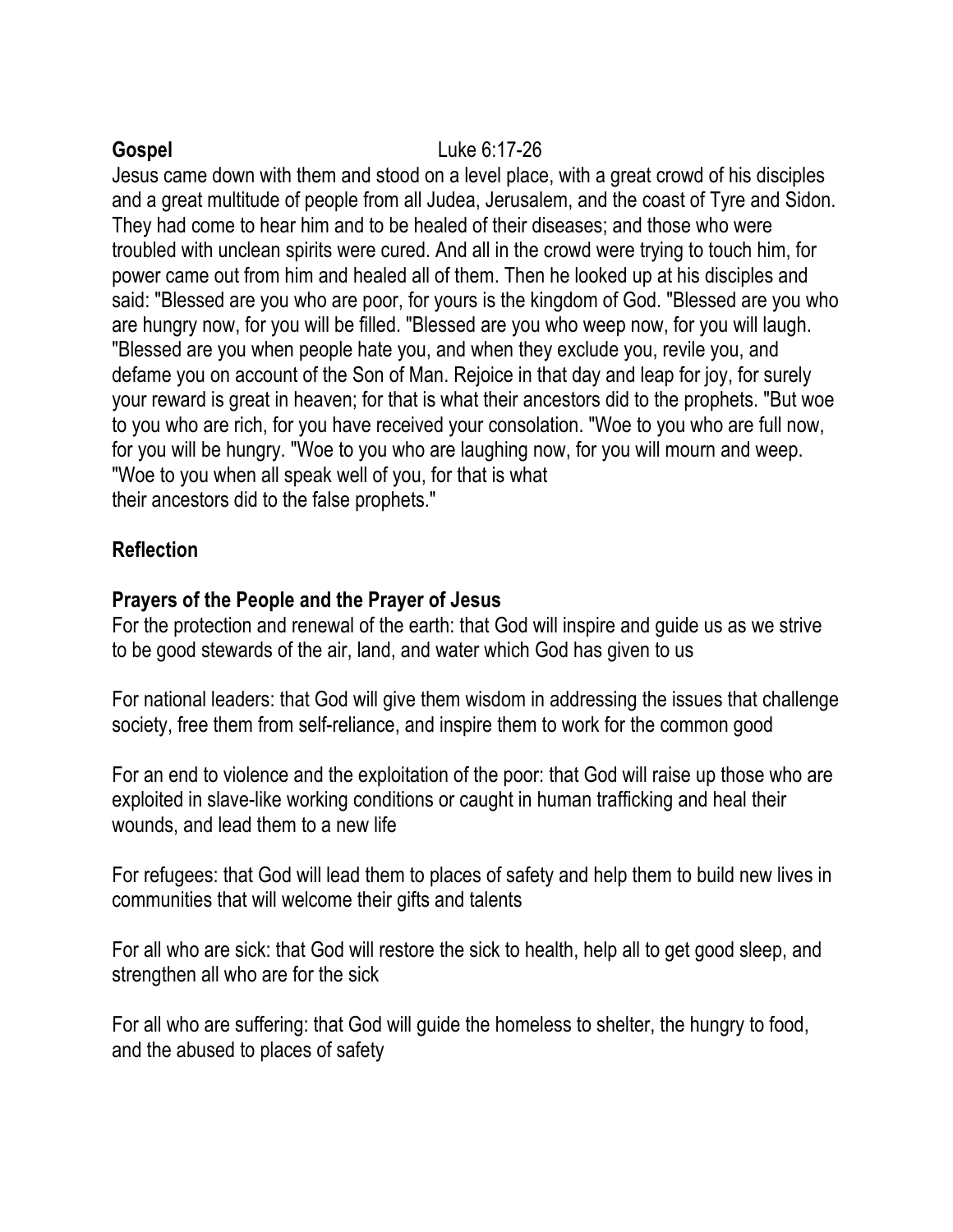For all who are grieving: that those who have lost loved ones, their health, employment, or freedom may know the presence of God who wipes away all tears and who brings light into every darkness

*Please pray the Prayer of Jesus in whatever language is most comfortable for you. The following are offered as examples…* **Our Father/Mother/Creator, who art in heaven, hallowed be thy name. Thy kingdom come. Thy will be done on earth, as it is in heaven. Give us this day our daily bread, and forgive us our debts/sins/trespasses, as we forgive our debtors/those who sin/trespass against us. And lead us not into temptation, but deliver us from evil. For thine is the kingdom, and the power, and the glory, forever. Amen.**

**Musical Offering** *Lead Me Lord* John D. Becker *Offerings may be placed in passed plates, mailed to: First Church of Christ in Mansfield UCC. Box 36. Mansfield Center, CT 06250, or given online at www.myfcc.info*



# **Prayer of Dedication**

**Holy God, we give you thanks for the diverse gifts you have bestowed upon us. Bless us with your Spirit that they may be used to proclaim your good news in word and deed. Amen.**

**Hymn** CH543

**Benediction**